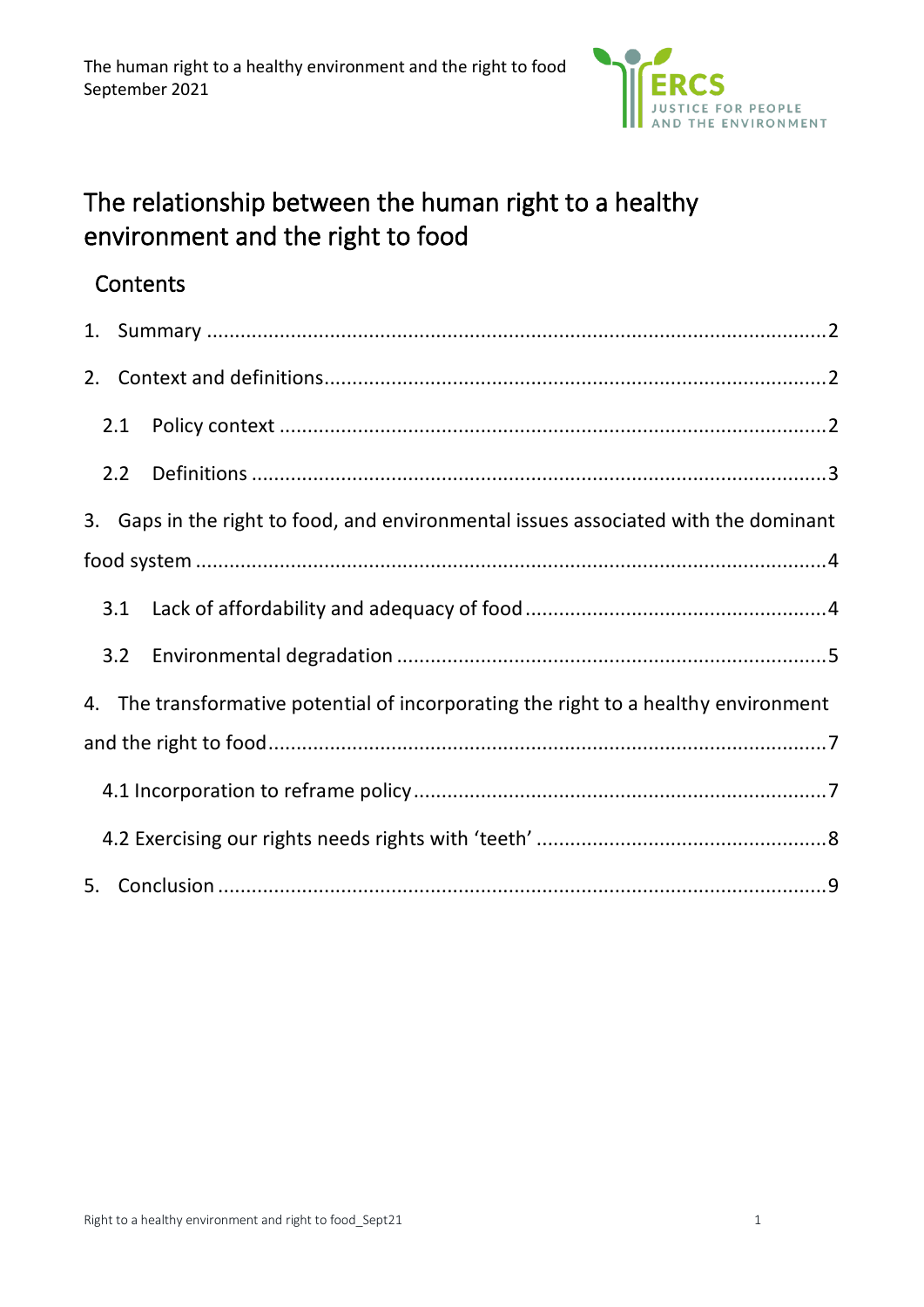

# The relationship between the human right to a healthy environment and the right to food

## <span id="page-1-0"></span>1. Summary

This briefing explores the relationship between the human right to a healthy environment and the right to food. One of the defining features of the right to a healthy environment is healthy and sustainably produced food. The right to food, as well as being an equalities and health issue, is also an environmental issue. Incorporation of both rights has the potential to transform policy choices towards a fairer, healthier, and more sustainable food system for everyone.

## <span id="page-1-1"></span>2. Context and definitions

## <span id="page-1-2"></span>**2.1 Policy context**

In March 2021, the Scottish Government welcomed recommendations from its National Taskforce for Human Rights Leadership ('the Taskforce') to introduce a new legal framework which will see new categories of human rights brought into Scots law.<sup>1</sup> These rights will be added to the existing human rights that are already protected in Scotland under the Human Rights Act 1998 and the new United Nations Convention on the Rights of the Child (Incorporation) (Scotland) Bill. Included in its recommendations for incorporation are the right to a healthy environment and the United Nations International Covenant on Economic, Social, and Cultural Rights ('ICESCR') - which enshrines the right to food at Article 11. $^2$  In September 2021, the Scottish Government announced it would consult on a new Human Rights Bill 'in the coming year.'<sup>3</sup>

Alongside this, the Scottish Government has committed to action on Scotland's food system by introducing a Good Food Nation Bill.<sup>4</sup> The Scottish Food Coalition (SFC) is leading the campaign for a Good Food Nation Bill and incorporation of the right to food. The SFC is a diverse alliance of civil society organisations working towards a fair,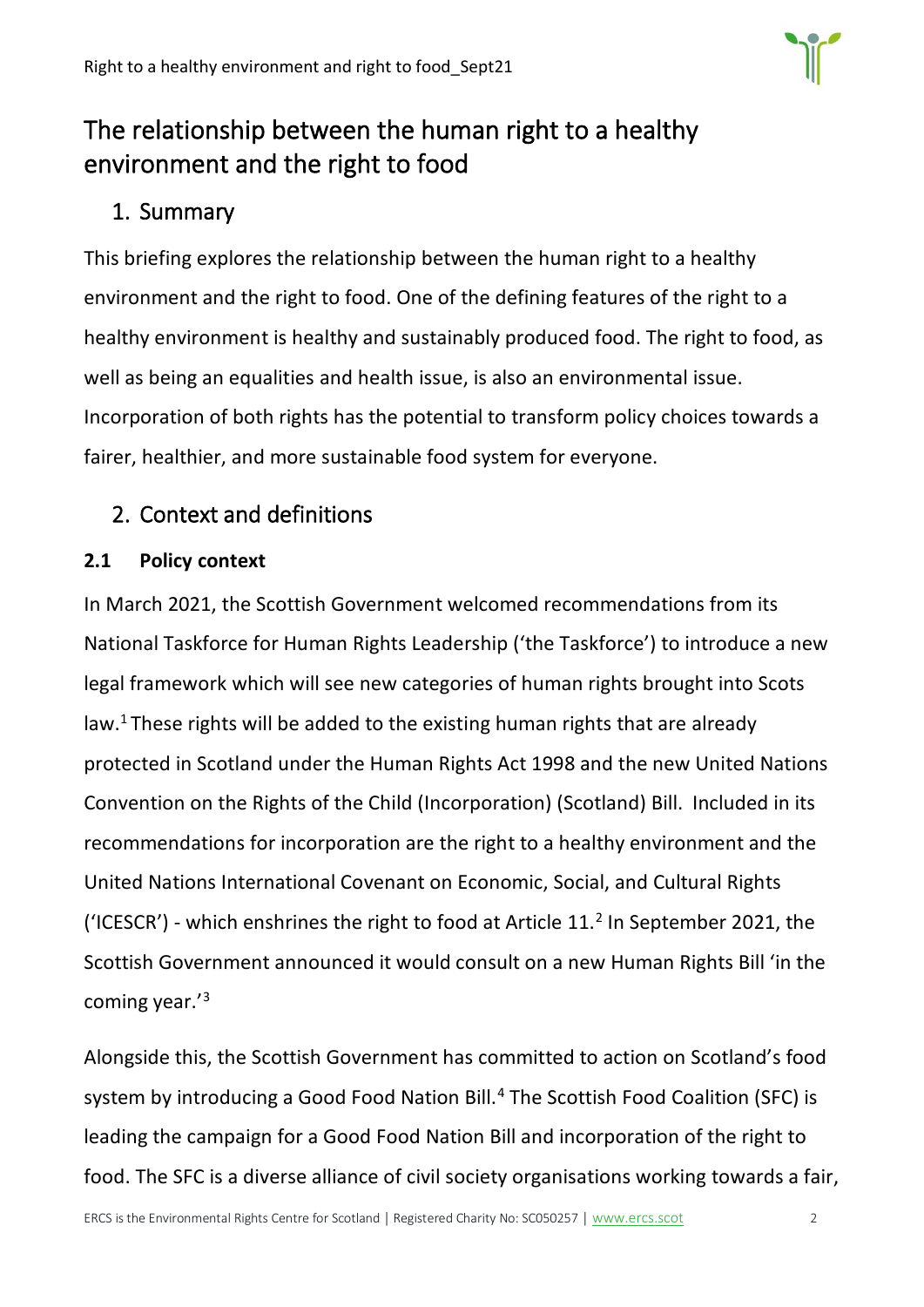

healthy and sustainable food system.<sup>5</sup> Its vision for a Good Food Nation Bill is that it will be a 'coherent framework that ensures the food system contributes to everyone's health and wellbeing, values the work to put food on our plates, supports high animal welfare, sustains our wildlife, natural resources and environment for generations to come.'<sup>6</sup>

### <span id="page-2-0"></span>**2.2 Definitions**

The right to food means that food must be:

- available, both now and for future generations;
- accessible, which means both affordable, and geographically and physically accessible regardless of where you live or who you are;
- adequate, that is, it should be healthy, safe and culturally acceptable.  $^7$

Worldwide, thirty-one countries provide constitutional recognition of the right to food.<sup>8</sup>

The Taskforce's Report recommends that the right to a healthy environment be incorporated 'with substantive and procedural elements.'<sup>9</sup> The substantive right to a healthy environment would, for the first time, give the public a legal basis to have a healthy environment as a standalone human right. The Taskforce's Report defines the substantive right to a healthy environment as including inter-dependent environmental features of 'clean air, a safe climate, access to safe water and adequate sanitation, *healthy and sustainably produced food,* non-toxic environments in which to live, work, study and play, and healthy biodiversity and ecosystems.'<sup>10</sup> This aligns with the definition given by the UN Special Rapporteur on human rights and the environment.<sup>11</sup> 156 out of 193 United Nations Member States have already recognised the human right to a healthy environment, $12$  and there is evidence that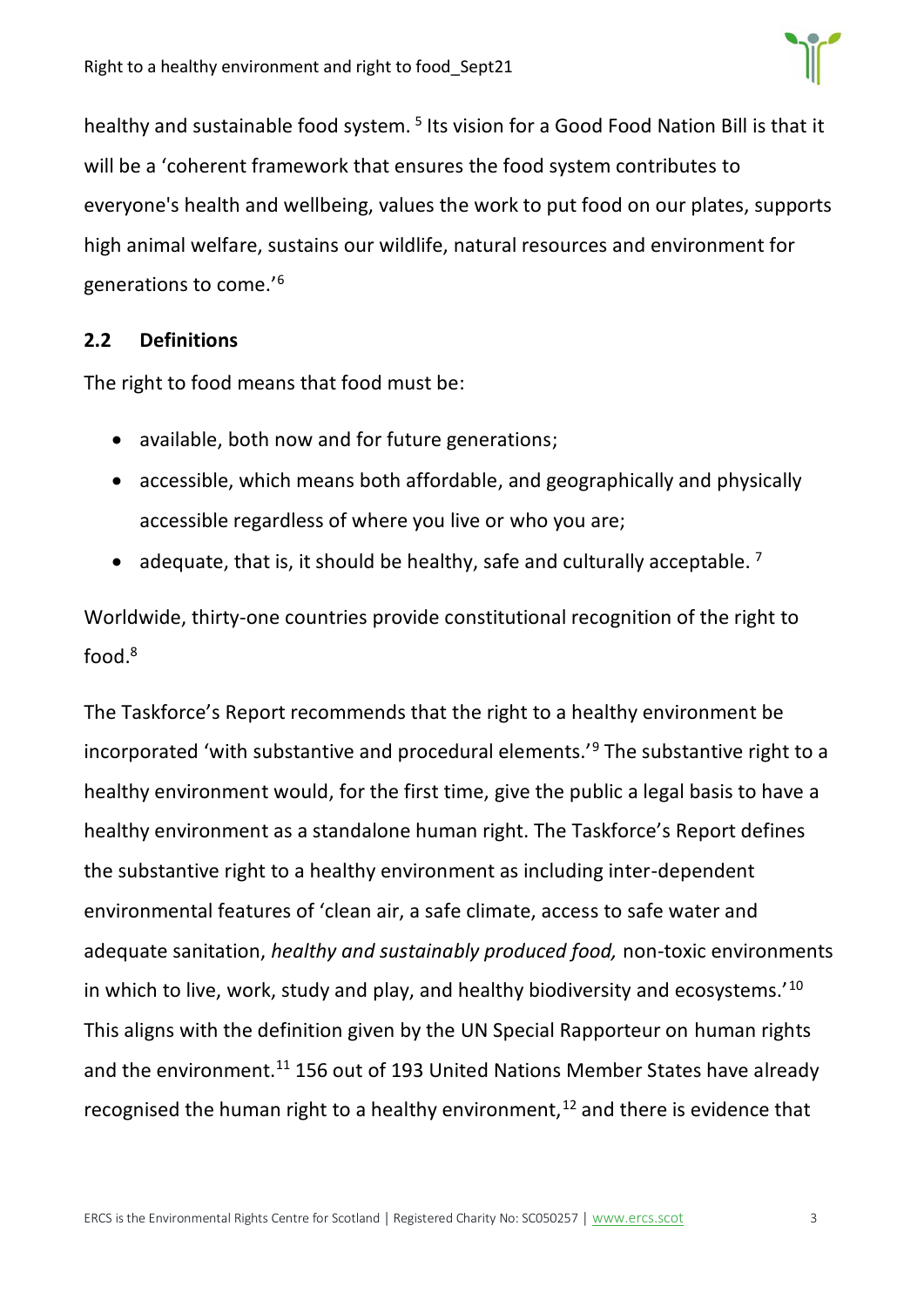

the incorporation of the human right to a healthy environment is associated with improved environmental outcomes.<sup>13</sup>

The procedural right to a healthy environment creates three human rights relating to democratic processes as created by the Aarhus Convention, which Scotland is obliged to implement. These are: the right of access to environmental information, the right to participate in environmental decision-making, and the right of access to justice and effective remedies in relation to environmental matters.<sup>14</sup> Scotland's legal system is currently not compliant with the Aarhus Convention on access to justice due to the excessive costs of environmental litigation.<sup>15</sup> To find out more, see the Environmental Rights Centre for Scotland's website and resources.<sup>16</sup>

# <span id="page-3-0"></span>3. Gaps in the right to food, and environmental issues associated with the dominant food system

This section summarises some of the key gaps in the right to food and environmental issues arising from our dominant food system.

### <span id="page-3-1"></span>**3.1 Lack of affordability and adequacy of food**

In Scotland, not everyone has their right to food realised. They do not have access to sufficient, adequate, and culturally acceptable food that is produced and consumed sustainably.

Food poverty is defined as the 'the inability to acquire or consume an adequate or sufficient quantity of food in socially acceptable ways, or the uncertainty that one will be able to do so.'<sup>17</sup> In 2019 in Scotland, 9% of all adults were worried they would run out of food due to a lack of money or other resources.<sup>18</sup> This percentage share was much higher for people earning an income of under £14,444 (23%), people with limiting longstanding illnesses (18%), and people living in the most deprived quintile in Scotland (16%).<sup>19</sup> Between April 2018 and September 2019, the Trussell Trust and independent food banks together distributed over 596,472 food parcels in Scotland.<sup>20</sup>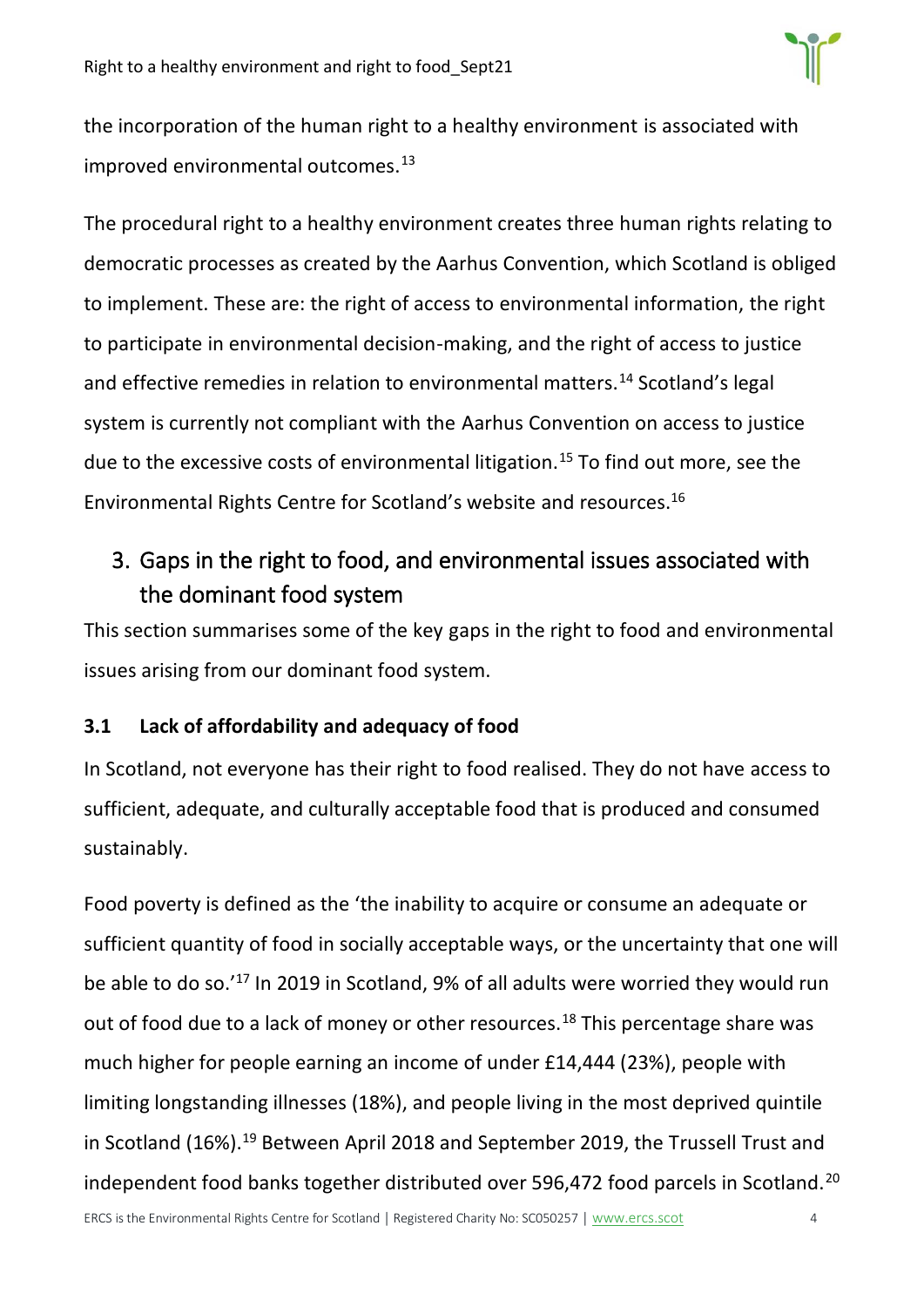This situation was attributed to 'a weakened social security system, low pay and insecure work [which] are tightening the grip of poverty and forcing people to crisis point.<sup>'21</sup> The COVID-19 lockdown saw the situation worsen.<sup>22</sup>

Moreover, many people experience barriers to accessing healthy food. The cheapest food is often detrimental to our health, impacting on our human right to the highest sustainable level of physical and mental health. Food Standards Scotland explains: 'we are encouraged by a food and drink environment in which high fat, salt and sugar food is cheap, widely available and heavily promoted.'<sup>23</sup> It reports that the food we are consuming in Scotland is making us ill and is linked with obesity, cancers, high blood pressure and strokes, diabetes and other issues.<sup>24</sup>

The affordability and accessibility of healthy food contributes to health inequalities because the cost of eating a healthy diet is greater than the cost of eating a less healthy diet.<sup>25</sup> Public Health Scotland notes, 'people on low incomes and those living in deprived areas often consume a less healthy diet and are therefore more likely to experience the adverse health outcomes associated with a poor diet. This could be due to them not having affordable healthy food options available where they live.<sup>'26</sup> Public Health Scotland recommends implementing a rights-based approach to food and food poverty to reduce nutrition-related inequalities and improve health.<sup>27</sup>

### <span id="page-4-0"></span>**3.2 Environmental degradation**

The dominant industrialised food system is characterised by large-scale commodity production for global markets, long supply chains, monocultures, intensive livestock farming and the intensive use of synthetic inputs and antibiotics.<sup>28</sup> Worldwide, food systems – from field to fork - make up around a third of greenhouse gas emissions. The UN Secretary General last year declared, 'food systems are one of the main reasons we are failing to stay within our planet's ecological boundaries… The fallout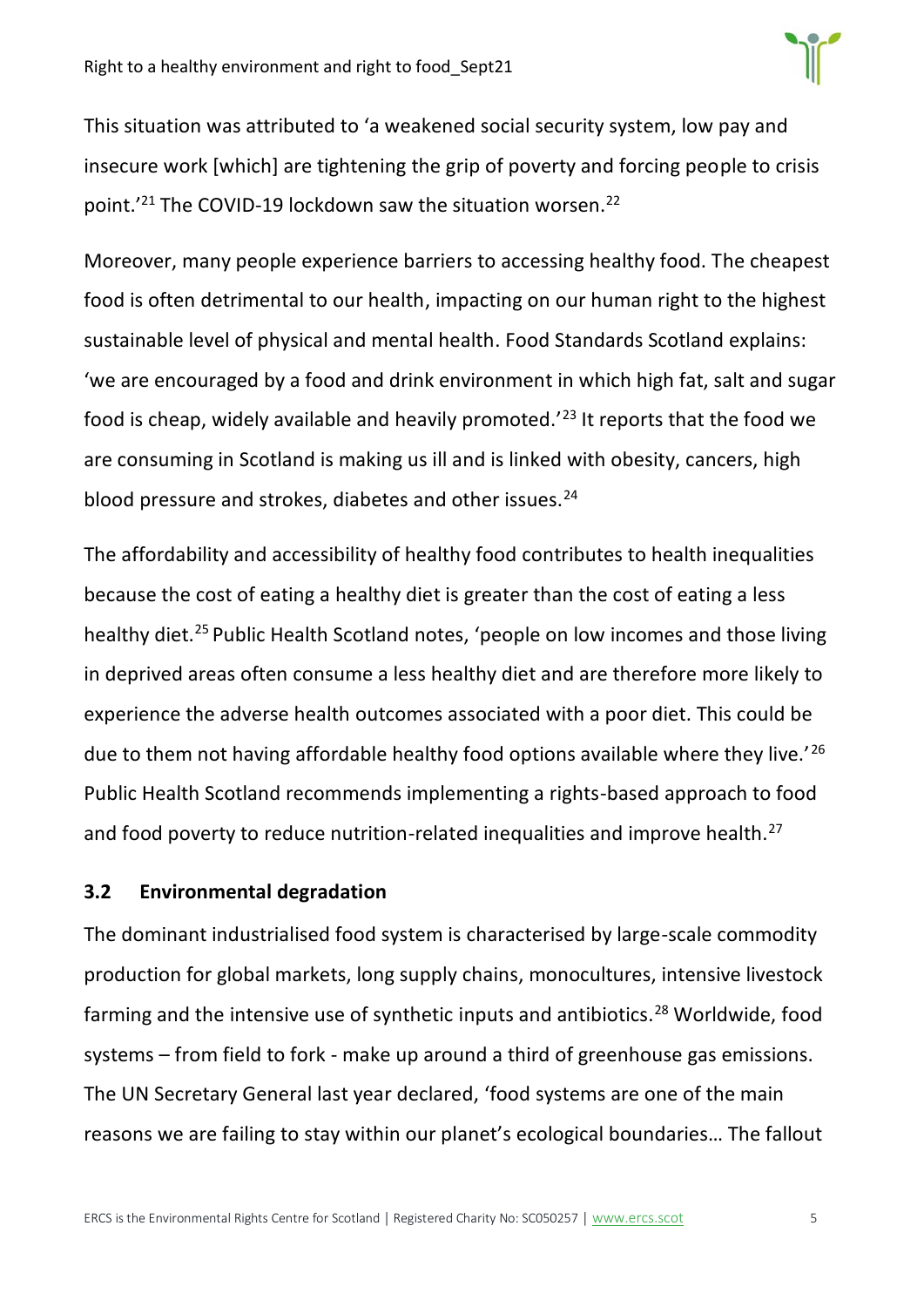

of the assault on our planet is impeding our efforts to eliminate poverty and imperilling food security.'<sup>29</sup>

The many adverse environmental impacts across the food supply chain include biodiversity loss and land use change from intensive farming, <sup>30</sup> impacts on water supplies, $31$  use of harmful chemicals in pesticides and fertilisers $32$  (which impact both on the environment and our health), emissions from transportation (including refrigeration and air miles), waste from plastic packaging, and wasted food.<sup>33</sup>

In Scotland, agriculture<sup>a</sup> alone makes up a quarter of our greenhouse gas emissions. <sup>34</sup> Scotland's biodiversity is now more depleted than in 88% of 240 countries and territories across the world.<sup>35</sup> Among the key pressures on Scotland's biodiversity are changing use of sea and land areas for food, and overexploitation of animals and plants including overfishing.<sup>36</sup> Yet, despite the pressures that the dominant food system places on our climate and biodiversity, the UK as a whole is only 60% selfsufficient in food.<sup>37</sup>

In addition, globally, one third of all food - enough to feed billions – goes to waste. This accounts for approximately 8% of global emissions and uses 30% of the planet's agricultural area.<sup>38</sup> In Scotland, nearly one million tonnes of food and drink is wasted each year.<sup>39</sup> This illustrates the inequalities surrounding access to food: where some people don't have enough, at the same time as food is going to waste.

Simultaneously, climate change, including increases in frequency and intensity of extreme weather events, is already adversely affecting the ability of food systems to deliver good food for everyone.<sup>40</sup> Biodiversity loss is also leading to a collapse in food

ERCS is the Environmental Rights Centre for Scotland | Registered Charity No: SC050257 | [www.ercs.scot](http://www.ercs.scot/) 66

<sup>a</sup> Note that emissions from agriculture do now equate to emissions for the whole of the food system in Scotland. – Agricultural emissions include Emissions from livestock, agricultural soils (excluding carbon stock changes which are included in the LULUCF sector), stationary combustion sources and off-road machinery.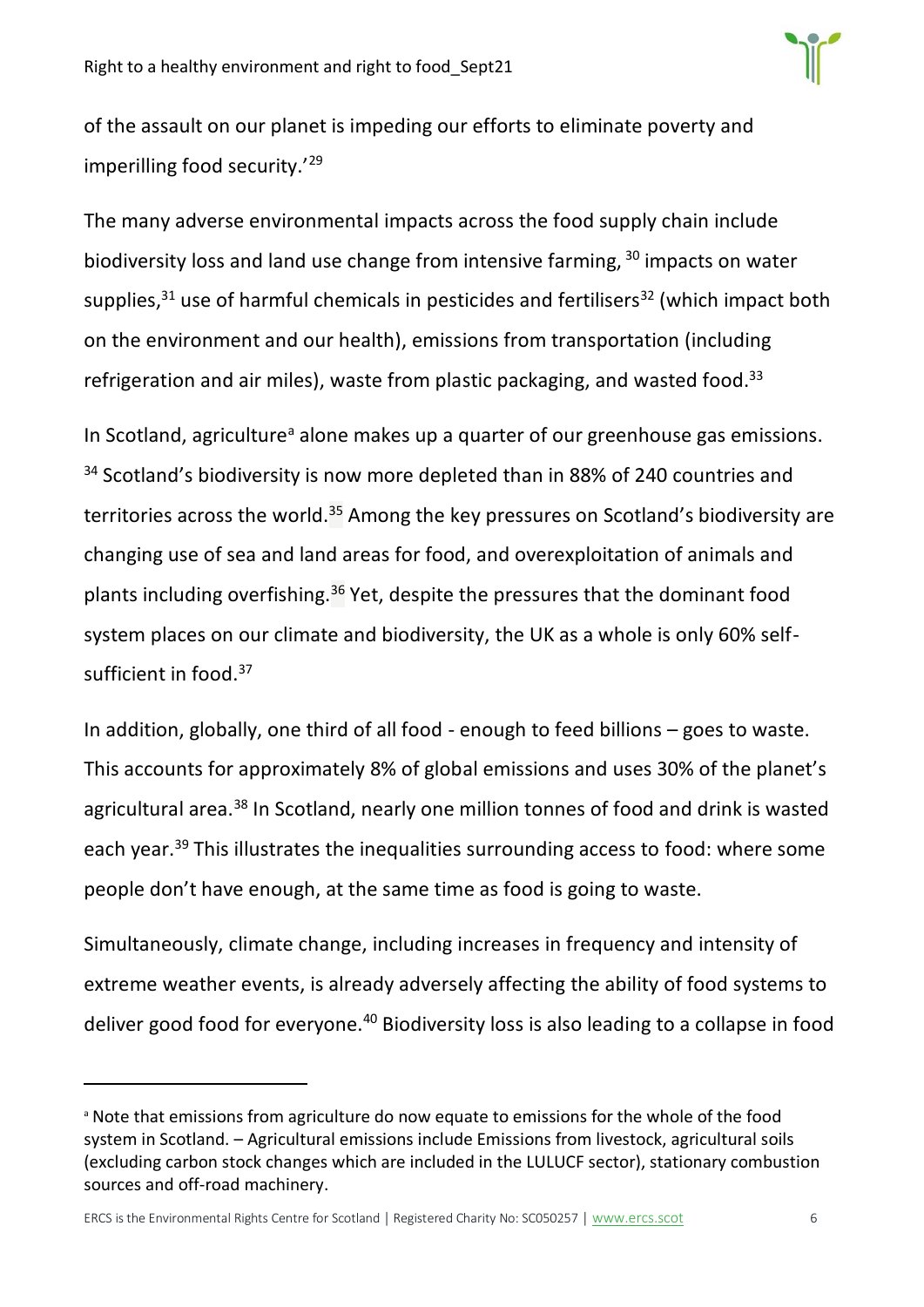

systems.<sup>41</sup> One of the best-known examples of this is the link between declining bee populations and global food security and nutrition.<sup>42</sup> In this way, the dominant food system and environmental destruction are in a self-perpetuating adverse feedback loop.

## <span id="page-6-0"></span>4. The transformative potential of incorporating the right to a healthy environment and the right to food

#### <span id="page-6-1"></span>**4.1 Incorporation to reframe policy**

Food poverty is on the rise, and the dominant industrialised food system is contributing to the climate and nature emergencies. Our depleted environmental conditions cannot support the production of nutritious food at the scale we need. The status quo is untenable.

Incorporation of a healthy environment and food as fundamental human rights would place a legal obligation on the Scottish Government to comply with these rights across all areas of policy and decision making and could make it easier to hold the Government to account if it fails to do so. It could therefore prioritise tackling food poverty and delivering a food system which does not damage the environment above the current dominant drivers of economic growth and profit margins.

The UN Special Rapporteur on human rights and the environment has detailed how the right to food can act as a steer for more environmentally-friendly farming practices including agroecology: citing positive examples from Brazil, Denmark, Ecuador, India, the Philippines, Senegal, the United States, Benin, Brazil, Cameroon, Cuba, Egypt, India, Mozambique, Nepal, the Niger and the Philippines. <sup>43</sup> Agroecology is the application of ecological concepts and principles in farming, promoting farming practices that 'mitigate climate change, work with wildlife, and put farmers and communities in the driving seat.'44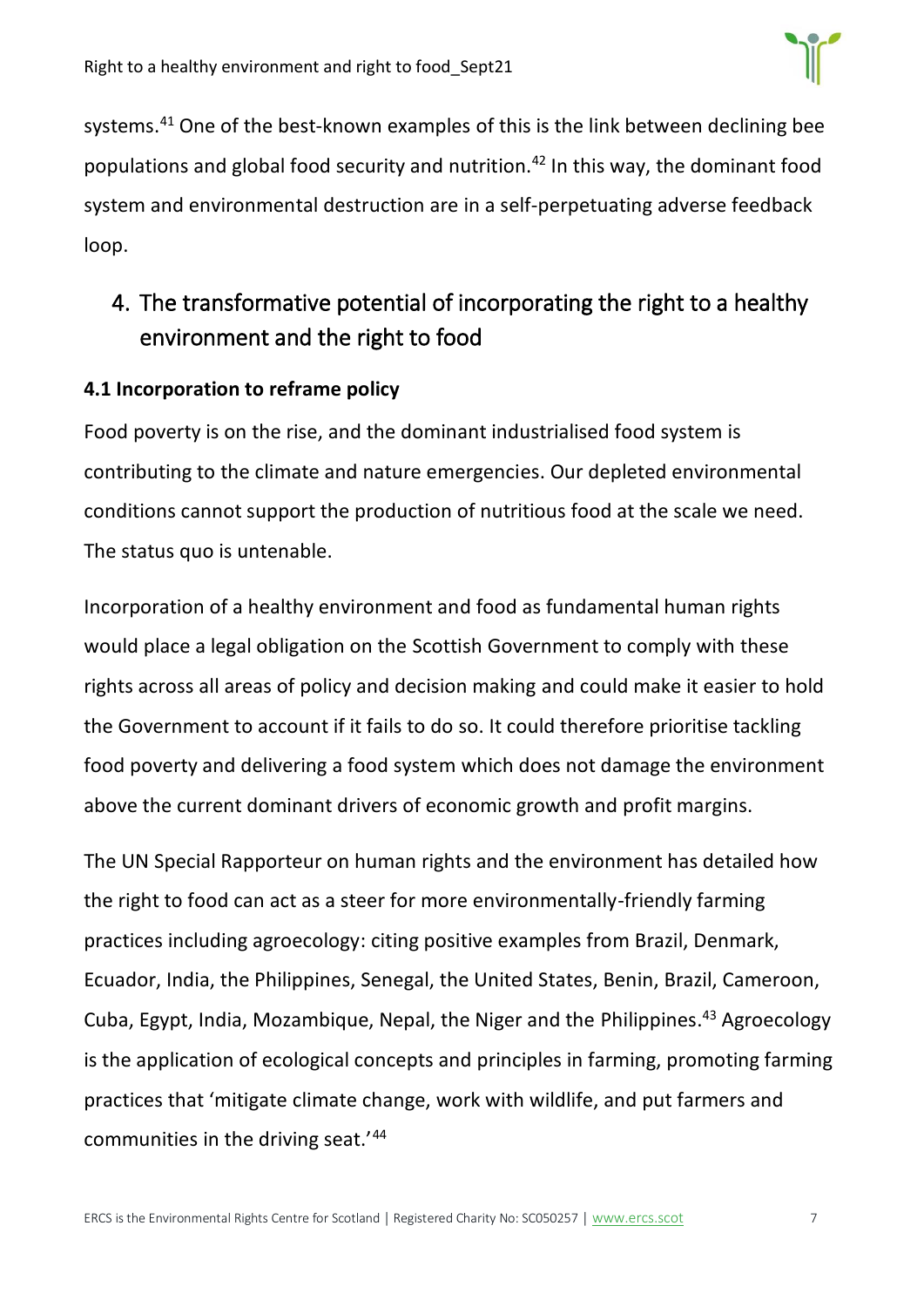

**Embedding the rights to a healthy environment and the right to food combines the policy agendas of tackling environmental degradation and food poverty in a mutually reinforcing way.** For example, it could provide the legal basis for policy choices to foster the increase in organic food. Certified organic production indicates an agroecology approach and that the food has been produced through approved, regulated methods which sustain the health of soils, water and air; use no artificial fertilisers; use fewer pesticides; and have higher animal welfare standards.<sup>45</sup> Organic production accounts for only a tiny percentage (2.1%) of agriculture in Scotland and has been in decline for several years,<sup>46</sup> despite a Scottish Government Organic Action Plan 2016-2020.<sup>47</sup> In addition to its limited availability, organic food is typically more expensive. The UN Special Rapporteur on human rights and the environment cites Turkey as a positive example in this regard: 'Turkey passed a law on organic agriculture in 2004 and a by-law on organic agriculture principles and practices in 2010. The number of farmers and areas under organic cultivation has grown rapidly since 2010, with the area in organic production jumping more than 60 per cent between 2010 and 2014.'<sup>48</sup>

### <span id="page-7-0"></span>**4.2 Exercising our rights needs rights with 'teeth'**

For the transformative potential of the human right to a healthy environment and the right to food to be realised, the rights must be articulated and incorporated with sufficient 'teeth' so that they can work in practice. These teeth must include as a minimum:

(1) further definition, according to agreed standards, of the six defining features of the substantive human right to a healthy environment;

(2) justiciable rights that are enforceable against state and non-state actors across all areas of policy;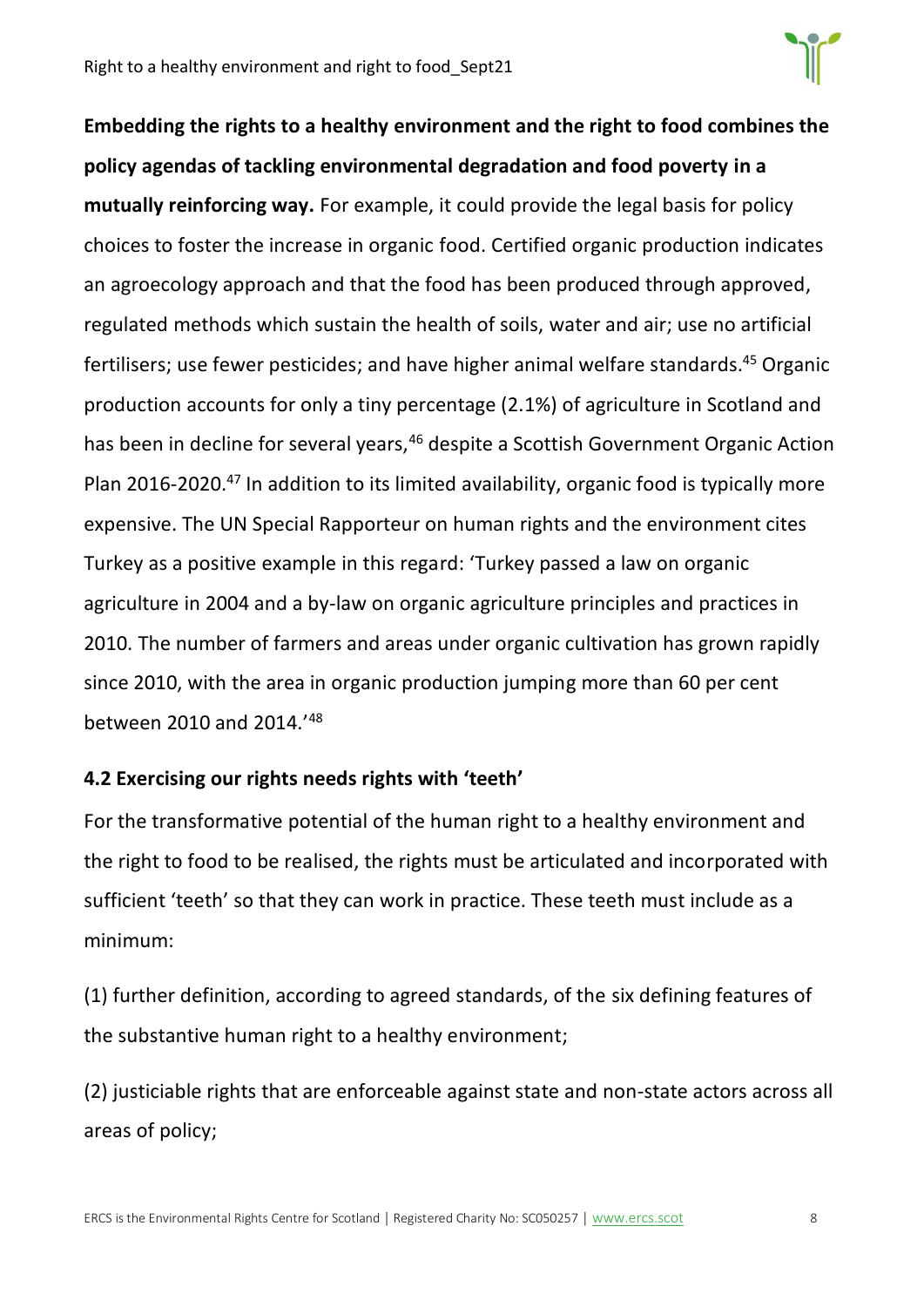

(3) affordable access to justice, meaning the ability to enforce these rights before a court or independent tribunal; and

(4) effective remedies.

The threat of public interest litigation on healthy and sustainable food could serve as additional pressure on the government to restructure our food system. For example, incorporation of the right to a healthy environment could potentially provide a basis for a legal challenge to the prevalence of food produced with high levels of pesticides and chemicals. Likewise, incorporation of the right to food could potentially provide a basis for a legal challenge against the Scottish Government for failing in their responsibility to tackle food poverty.

## <span id="page-8-0"></span>5. Conclusion

The right to a healthy environment and right to food are mutually reinforcing and, if incorporated with sufficient teeth, could serve as a basis to transform the environment and our food system so that we all have access to healthy and sustainable food, now and for future generations.

*The Environmental Rights Centre for Scotland is grateful to Nourish Scotland [\(https://www.nourishscotland.org/\)](https://www.nourishscotland.org/) for inputting and providing comments on a draft of this briefing.*

*This briefing is published as part of a partnership project between the Human Rights Consortium Scotland and the Scottish Universities Legal Network on Europe (SULNE), funded by The Legal Education Foundation.*

*Human Rights Consortium Scotland • SCIO: SC050099 • <http://www.hrcscotland.org/>*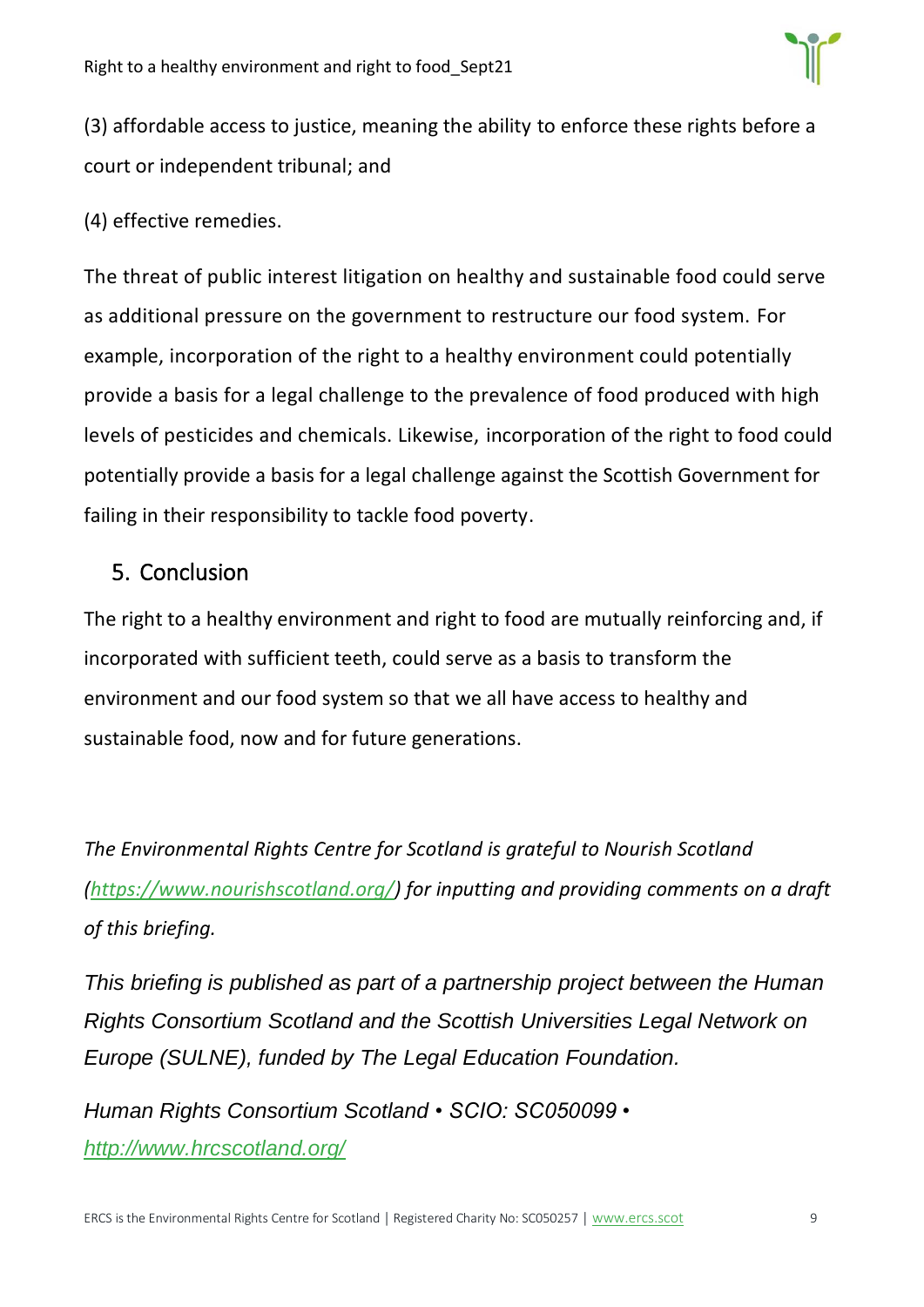Right to a healthy environment and right to food\_Sept21



<sup>1</sup> National Taskforce for Human Rights Leadership (Mar 2021) The National Taskforce for Human [Rights Leadership Report](https://www.gov.scot/publications/national-taskforce-human-rights-leadership-report/)

<sup>7</sup> De Schutter (January 2014) [Report of the Special Rapporteur on the right to food: The](https://undocs.org/A/HRC/25/57)  [transformative potential of the right to food](https://undocs.org/A/HRC/25/57) § 2; for an earlier iteration, see United Nations Economic and Social Council (1999) [General Comment 12: The right to adequate food \(art. 11\),](https://undocs.org/E/C.12/1999/5) § 8; United Nations Office of the High Commissioner for Human Rights (2010) [The Right to Adequate](https://www.ohchr.org/Documents/Publications/FactSheet34en.pdf)  [Food Fact Sheet No. 34;](https://www.ohchr.org/Documents/Publications/FactSheet34en.pdf) Scottish Food Coalition (website accessed 21 Sept 2021) [Right to Food](https://www.foodcoalition.scot/right-to-food.html) <sup>8</sup> United Nations General Assembly (Dec 2019) [Right to a Healthy Environment: Good Practices:](https://undocs.org/A/HRC/43/53)  [Report of the Special Rapporteur on the issue of human rights obligations relating to the enjoyment](https://undocs.org/A/HRC/43/53)  [of a safe, clean, healthy and sustainable environment,](https://undocs.org/A/HRC/43/53) § 74

<sup>9</sup> National Taskforce for Human Rights Leadership (Mar 2021) The National Taskforce for Human [Rights Leadership Report,](https://www.gov.scot/binaries/content/documents/govscot/publications/independent-report/2021/03/national-taskforce-human-rights-leadership-report/documents/national-taskforce-human-rights-leadership-report/national-taskforce-human-rights-leadership-report/govscot%3Adocument/national-taskforce-human-rights-leadership-report.pdf) Recommendation 2

 $10$  Taskforce report, p 77 (emphasis added)

<sup>11</sup> United Nations General Assembly (Dec 2019) Right to a Healthy Environment: Good Practices: [Report of the Special Rapporteur on the issue of human rights obligations relating to the enjoyment](https://undocs.org/A/HRC/43/53)  [of a safe, clean, healthy and sustainable environment](https://undocs.org/A/HRC/43/53)

 $12$ Ibid., p 4

<sup>13</sup> Boyd (2011) [The Environmental Rights Revolution;](https://www.researchgate.net/publication/265725929_The_Environmental_Rights_Revolution_A_Global_Study_of_Constitutions_Human_Rights_and_the_Environment_by_David_R_Boyd_review) Jeffords and Minkler (2016) Do constitutions [matter? The effects of constitutional environmental provisions on environmental outcomes](https://onlinelibrary.wiley.com/doi/abs/10.1111/kykl.12112) *Kyklos*, 69(2): 294–335; Jeffords (2016) [On the temporal effects of static constitutional environmental](https://www.elgaronline.com/view/journals/jhre/7-1/jhre.2016.01.04.xml)  [rights provisions on access to improved sanitation facilities and water sources,](https://www.elgaronline.com/view/journals/jhre/7-1/jhre.2016.01.04.xml) *Journal of Human Rights and the Environment*, 7(1): 74–110

<sup>14</sup> United Nations Economic Commission for Europe (1998) Convention on Access to Information, Public Participation in Decision-[making and Access to Justice in Environmental Matters \('Aarhus](https://unece.org/environment-policy/public-participation/aarhus-convention/text)  [Convention'\)](https://unece.org/environment-policy/public-participation/aarhus-convention/text)

<sup>15</sup> Aarhus Meeting of the Parties (2011) Decision IV/9i on compliance by the United Kingdom of [Great Britain and Northern Ireland;](https://unece.org/DAM/env/pp/mop4/Documents/Excerpts/Decision_IV-9i_Compliance_by_UK_e.pdf) (2014) [Decision V/9n on compliance by the United Kingdom of](https://unece.org/fileadmin/DAM/env/pp/mop5/Documents/Post_session_docs/Decision_excerpts_in_English/Decision_V_9n_on_compliance_by_the_United_Kingdom_of_Great_Britain_and_Northern_Ireland.pdf)  [Great Britain and Northern Ireland](https://unece.org/fileadmin/DAM/env/pp/mop5/Documents/Post_session_docs/Decision_excerpts_in_English/Decision_V_9n_on_compliance_by_the_United_Kingdom_of_Great_Britain_and_Northern_Ireland.pdf) Paragraph 2(a); (2017) [Decision VI/8k concerning compliance by](https://unece.org/fileadmin/DAM/env/pp/mop6/in-session_docs/ECE_MP.PP_2017_CRP.6_E_United_Kingdom.pdf)  [the United Kingdom of Great Britain and Northern Ireland with its obligations under the](https://unece.org/fileadmin/DAM/env/pp/mop6/in-session_docs/ECE_MP.PP_2017_CRP.6_E_United_Kingdom.pdf)  [Convention;](https://unece.org/fileadmin/DAM/env/pp/mop6/in-session_docs/ECE_MP.PP_2017_CRP.6_E_United_Kingdom.pdf) Environmental Rights Centre for Scotland (Sept 2021) [Access to justice on the](https://www.ercs.scot/wp/wp-content/uploads/2021/09/Access_to_environmental_justice_Sept21_v4-1.pdf)  [environment, and whether Scotland is providing it](https://www.ercs.scot/wp/wp-content/uploads/2021/09/Access_to_environmental_justice_Sept21_v4-1.pdf)

<sup>16</sup> [Environmental Rights Centre for Scotland](https://www.ercs.scot/) (website accessed 17 Aug 2021); Friends of the Earth Scotland (website accessed 17 Aug 2021) [Environmental Rights](https://foe.scot/campaign/environmental-rights/)

<sup>17</sup> Public Health Scotland (website accessed 26 Aug 2021) [Improving Health, Food Poverty](http://www.healthscotland.scot/health-inequalities/fundamental-causes/poverty/food-poverty)

<sup>&</sup>lt;sup>2</sup> Ibid., Recommendations 1(b) and 2; United Nations (1966) International Covenant on Economic, [Social and Cultural Rights](https://www.ohchr.org/en/professionalinterest/pages/cescr.aspx) ('ICESCR'), Art 11

<sup>&</sup>lt;sup>3</sup> Scottish Government (Sept 2021) [A Fairer, Greener Scotland: Programme for Government 2021-](https://www.gov.scot/publications/fairer-greener-scotland-programme-government-2021-22/) [22,](https://www.gov.scot/publications/fairer-greener-scotland-programme-government-2021-22/) p 10

<sup>&</sup>lt;sup>4</sup> Ibid., see p 90, also see Scottish Food Coalition (30 Apr 2021) Party Manifesto Commitments on [Food](https://www.foodcoalition.scot/scottish-elections-2021)

<sup>5</sup> [Scottish Food Coalition](https://www.foodcoalition.scot/) (website accessed 17 Aug 2021)

<sup>6</sup> Ibid.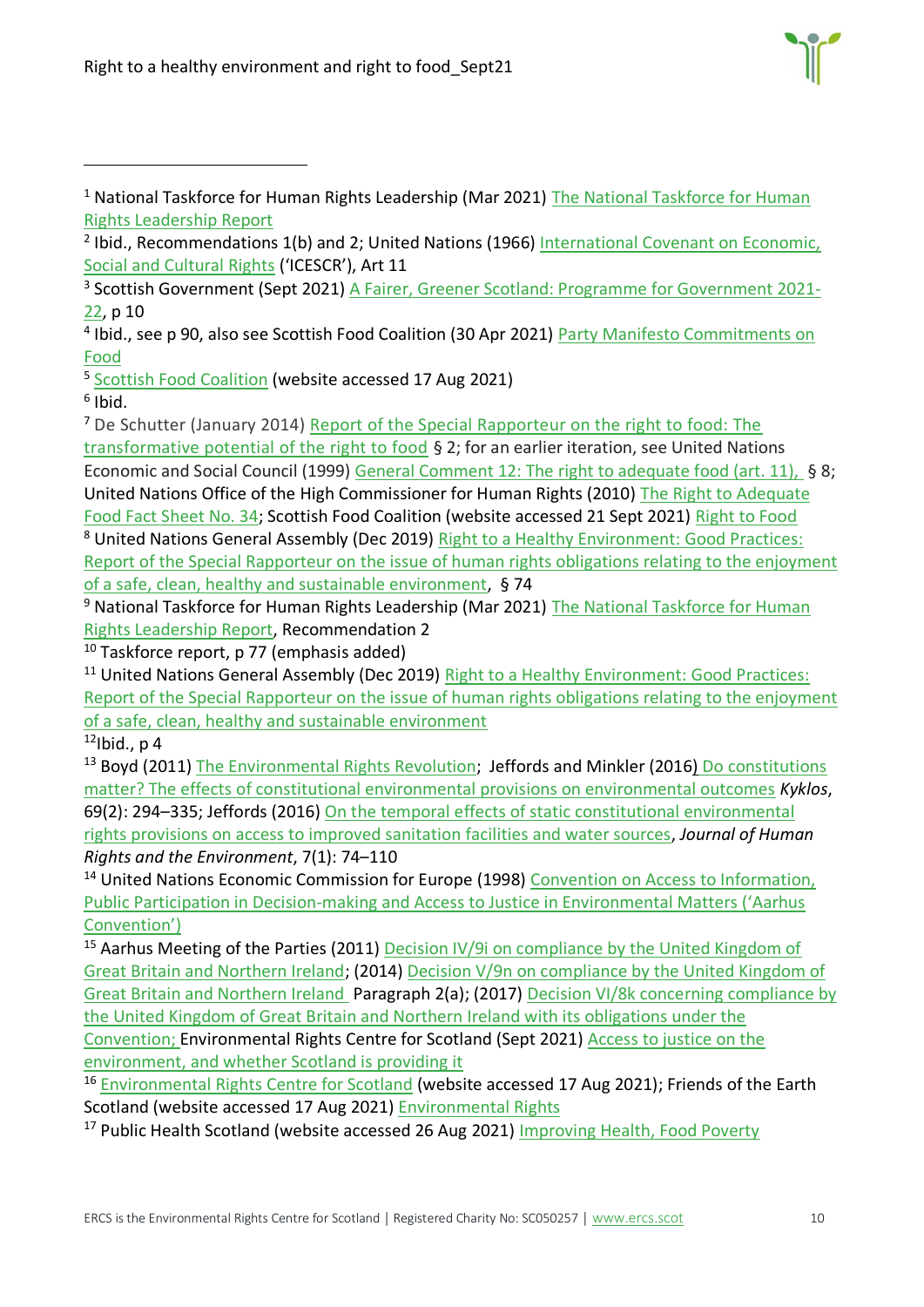Right to a healthy environment and right to food\_Sept21



<sup>18</sup> Scottish Government (2019) [Scottish Health Survey: Supplementary Tables,](https://www.gov.scot/publications/scottish-health-survey-2019-supplementary-tables/) Spreadsheet 16, Table 785

<sup>19</sup> Ibid., Tables 786, 788, 787 and respectively

<sup>20</sup> Independent Food Aid Network & A Menu for Change (Jan 2020) Emergency Food Parcel [Provision in Scotland April 2018 to September 2019](https://uploads.strikinglycdn.com/files/68a9b5b5-d5eb-48aa-ab24-ed413b5c41bc/IFAN%20Menu%20for%20Change%20Briefing%20January%202020.pdf)

<sup>21</sup> Scottish Housing News (9 Jan 2020) New report highlights 'shame' of soaring food bank use in [Scotland](https://www.scottishhousingnews.com/article/new-report-highlights-shame-of-soaring-food-bank-use-in-scotland) (quote from Margaret MacLachlan, project manager for A Menu for Change)

<sup>22</sup> SPICe (Mar 2021) [Health inequality and COVID-19 in Scotland;](https://sp-bpr-en-prod-cdnep.azureedge.net/published/2021/3/23/ee202c60-93ad-4a27-a6e7-67613856ba24/SB%2021-22.pdf) Glasgow Centre for Population Health (8 May 2020) [Food in uncertain times](https://www.gcph.co.uk/latest/news/933_food_in_uncertain_times)

<sup>23</sup> Food Standards Scotland (2020) [The Scottish Diet: It needs to change,](https://www.foodstandards.gov.scot/downloads/Situation_Report_-_The_Scottish_Diet_It_Needs_to_Change_%282020_update%29.pdf) p 4  $24$  Ibid., pp 5, 6

<sup>2525</sup> NHS Health Scotland (2015) [Position Statement on Food Poverty,](http://www.healthscotland.scot/media/1157/food-poverty-statement-11-15.pdf) p 3, and M Rao et al (2013) Do [healthier foods and diet patterns cost more than less healthy options? A systematic review and](https://bmjopen.bmj.com/content/3/12/e004277)  [meta-analysis,](https://bmjopen.bmj.com/content/3/12/e004277) *BMJ Open*

<sup>26</sup> Public Health Scotland (website accessed 16 Aug 2021) [Diet and healthy weight](http://www.healthscotland.scot/health-topics/diet-and-healthy-weight/food-and-diet)

<sup>27</sup> NHS Health Scotland (2015) [Position Statement on Food Poverty,](http://www.healthscotland.scot/media/1157/food-poverty-statement-11-15.pdf) p 4

<sup>28</sup> [Glasgow Food and Climate Declaration](https://2ae0ff20-d9c8-4e34-a427-95229c7e180c.filesusr.com/ugd/31f564_e4399dc2d8e642c7959f47369b3d71ca.pdf) (website accessed 24 Aug 2021)

<sup>29</sup> United Nations Secretary-General (2 December 2020) Speech at Columbia University: The State [of the Planet](https://www.un.org/sg/en/content/sg/speeches/2020-12-02/address-columbia-university-the-state-of-the-planet)

<sup>30</sup> Arneth et al (2019) Framing and Context in Climate Change and Land: an IPCC special report on [climate change, desertification, land degradation, sustainable land management, food security, and](https://www.ipcc.ch/site/assets/uploads/sites/4/2019/12/04_Chapter-1.pdf#page=3)  [greenhouse gas fluxes in terrestrial ecosystems](https://www.ipcc.ch/site/assets/uploads/sites/4/2019/12/04_Chapter-1.pdf#page=3)

 $31$  Ibid.

<sup>32</sup> [Pesticide Action Network UK](https://www.pan-uk.org/pesticides-agriculture-uk/) (website accessed 25 Aug 2021)

<sup>33</sup> Zero Waste Scotland (website accessed 17 Aug 2021) [Working to reduce food waste](https://www.zerowastescotland.org.uk/reduce-food-waste)

<sup>34</sup> Scottish Government (2019) [Scottish Greenhouse Gas Emissions 2019,](https://www.gov.scot/binaries/content/documents/govscot/publications/statistics/2021/06/scottish-greenhouse-gas-statistics-1990-2019/documents/scottish-greenhouse-gas-emissions-2019/scottish-greenhouse-gas-emissions-2019/govscot%3Adocument/scottish-greenhouse-gas-emissions-2019.pdf?forceDownload=true) p 10; Scottish Government (website accessed 17 Aug 2021), [Agriculture and the](https://www.gov.scot/policies/agriculture-and-the-environment/) environment, [Scottish Greenhouse Gas](https://www.gov.scot/binaries/content/documents/govscot/publications/statistics/2021/06/scottish-greenhouse-gas-statistics-1990-2019/documents/scottish-greenhouse-gas-emissions-2019/scottish-greenhouse-gas-emissions-2019/govscot%3Adocument/scottish-greenhouse-gas-emissions-2019.pdf?forceDownload=true)  [Emissions 2019 \(www.gov.scot\)](https://www.gov.scot/binaries/content/documents/govscot/publications/statistics/2021/06/scottish-greenhouse-gas-statistics-1990-2019/documents/scottish-greenhouse-gas-emissions-2019/scottish-greenhouse-gas-emissions-2019/govscot%3Adocument/scottish-greenhouse-gas-emissions-2019.pdf?forceDownload=true) p 13

<sup>35</sup> RSPB (2021) [Biodiversity Loss: The UK's global rank for levels of biodiversity loss](https://www.rspb.org.uk/globalassets/downloads/about-us/48398rspb-biodivesity-intactness-index-summary-report-v4.pdf)

<sup>36</sup> NatureScot (website accessed 17 Aug 2021) [Key pressures on biodiversity;](https://www.nature.scot/scotlands-biodiversity/key-pressures-biodiversity) Scottish Government (2015) Scotland['s Biodiversity: a Route Map to 2020](https://www.gov.scot/binaries/content/documents/govscot/publications/strategy-plan/2015/06/scotlands-biodiversity-route-map-2020/documents/00480289-pdf/00480289-pdf/govscot%3Adocument/00480289.pdf); IPBES (2019) [Global Assessment Report on](https://ipbes.net/global-assessment)  [Biodiversity and Ecosystem Services](https://ipbes.net/global-assessment)

<sup>37</sup> National Farmers Union Scotland (website accessed 17 Aug 2021) Farming and the food supply [chain](https://www.nfus.org.uk/farming-facts/farming-and-the-food-supply-chain.aspx)

<sup>38</sup> Table (10 Feb 2021) [Why the climate emergency demands food waste regulation](https://www.tabledebates.org/blog/why-climate-emergency-demands-food-waste-regulation)

<sup>39</sup> Zero Waste Scotland (website accessed 17 Aug 2021) [Working to reduce food waste](https://www.zerowastescotland.org.uk/reduce-food-waste)

<sup>40</sup> Intergovernmental Panel on Climate Change (Jan 2020) [Climate Change and Land,](https://www.ipcc.ch/site/assets/uploads/sites/4/2020/02/SPM_Updated-Jan20.pdf) § A.2.8, p 10

<sup>41</sup> Food and Agricultural Organisation (2019) The State of the World's Biodiversity for Food and [Agriculture,](http://www.fao.org/3/CA3129EN/CA3129EN.pdf) p 17

<sup>42</sup> Food and Agricultural Organisation (20 May 2019) Declining bee populations pose threat to [global food security and nutrition](http://www.fao.org/news/story/en/item/1194910/icode/)

<sup>43</sup> United Nations General Assembly (Dec 2019) Right to a Healthy Environment: Good Practices: [Report of the Special Rapporteur on the issue of human rights obligations relating to the enjoyment](https://undocs.org/A/HRC/43/53)  [of a safe, clean, healthy and sustainable environment,](https://undocs.org/A/HRC/43/53) § 73 onwards at page 12

<sup>44</sup> Soil Association (website accessed 17 Aug 2021) [What is agroecology?](https://www.soilassociation.org/causes-campaigns/a-ten-year-transition-to-agroecology/what-is-agroecology/)